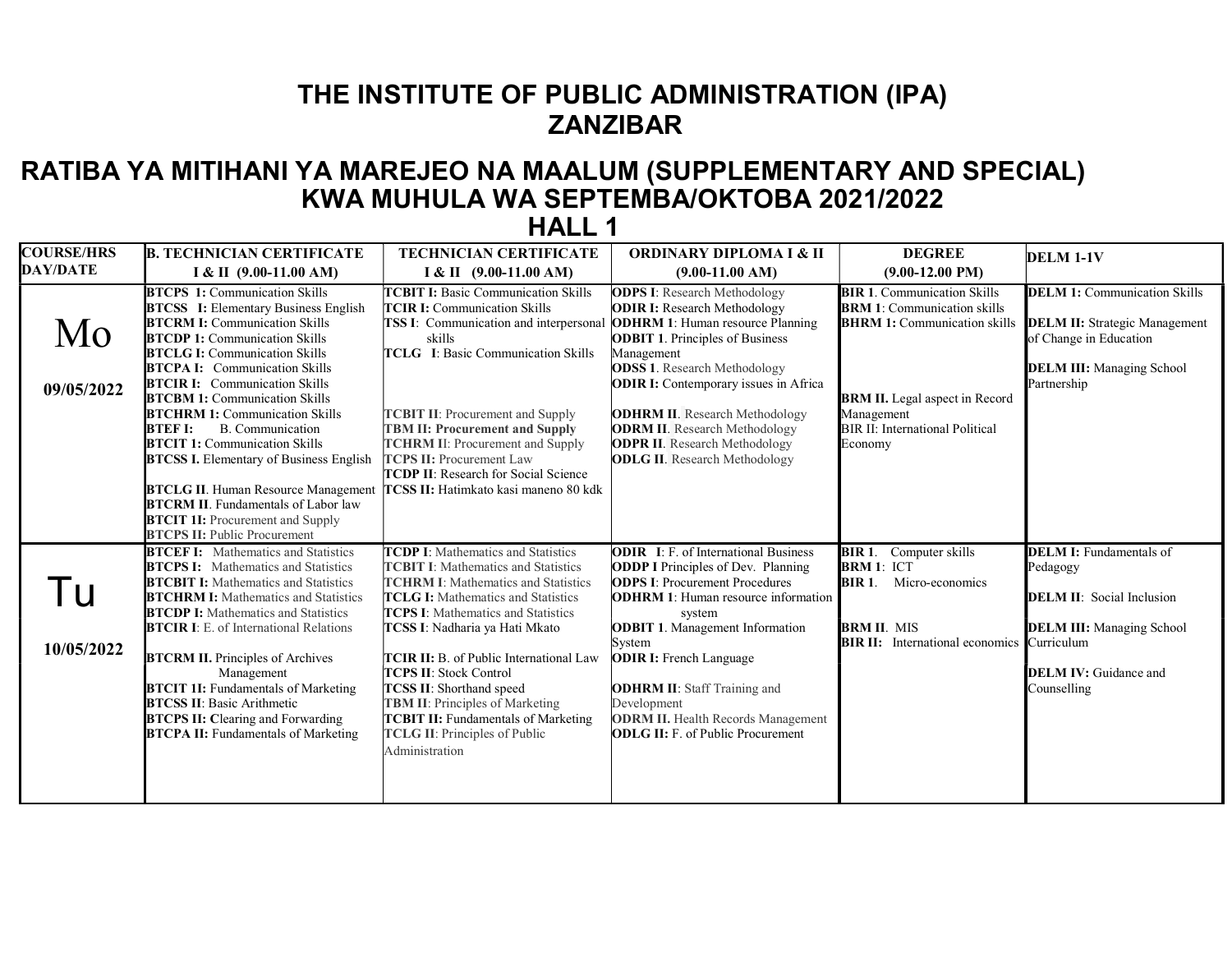| We<br>11/05/2022           | <b>BTCDP I: Basic Land Governance</b><br><b>BTCHRM I:</b> Bookkeeping and Account<br><b>BTCBIT I:</b> Bookkeeping<br><b>BTCBM:</b> Fundamentals of Business<br><b>BTCPA I:</b> Bookkeeping<br><b>BTCRM II.</b> Principles of Book keeping<br><b>BTCSS II:</b> Typewriting skills stage 1<br><b>BTCPS II:</b> Basic Bookkeeping<br><b>BTCDP II:</b> Elements of Development<br>Planning<br><b>BTCIR II:</b> F. human right<br><b>BTCLG II:</b> F. of Project Planning<br><b>BTCBM II:</b> Basic of Business Management | <b>TCHRM I: ICT</b><br><b>TCBIT I:</b> Computer Programming<br><b>TCBIT 1:</b> Accounting<br><b>TCSS I:</b> Typewriting stage ii<br><b>TCDP II: Project Planning</b><br><b>TCLG II:</b> Accounting for public Sectors<br><b>TCIR II:</b> International Political economy | <b>ODBIT 1. Sales Management</b><br><b>ODLG II.</b> Ethics for Local Government<br><b>ODHRM II:</b> Staff Motivation and<br>Remuneration<br><b>ODPR II.</b> Negotiation and Mediation<br>Skills | <b>BIR 1.</b> Life Skills<br><b>BRM 1: Mathematics and</b><br><b>Statistics</b><br><b>BHRM 1:</b> Mathematics and<br><b>Statistics</b><br><b>BIR II:</b> Contemporary issue in<br>international Relations<br><b>BRM II</b> . Database Management | <b>DEM 1: School Management</b><br><b>DELM III:</b> Transforming school in<br>to learning community<br>DELM IV: Philosophy of<br>Education |
|----------------------------|-----------------------------------------------------------------------------------------------------------------------------------------------------------------------------------------------------------------------------------------------------------------------------------------------------------------------------------------------------------------------------------------------------------------------------------------------------------------------------------------------------------------------|--------------------------------------------------------------------------------------------------------------------------------------------------------------------------------------------------------------------------------------------------------------------------|-------------------------------------------------------------------------------------------------------------------------------------------------------------------------------------------------|--------------------------------------------------------------------------------------------------------------------------------------------------------------------------------------------------------------------------------------------------|--------------------------------------------------------------------------------------------------------------------------------------------|
| $\mathsf{I}$<br>12/05/2022 | <b>BTCRM I:</b> Fundamentals of Office Practice TCHRM I: Principles of HR Management <b>ODBIT 1</b> . Principles of Finance<br><b>BTCHRM II: F. of office practice</b><br><b>BTCSS II:</b> Front office and customer<br>handling<br><b>BTCPS II: E. of Procurement Management</b><br><b>BTCDP II:</b> E. of environmental<br>Management<br><b>BTCIR II:</b> F. global governance<br><b>BTCBM II:</b> Fundamentals of Marketing                                                                                        | <b>TCPS II: Marketing Management</b><br><b>TCBIT II:</b> Computer system and<br>maintenance<br><b>TCSS II:</b> Office Procedure and Practice<br>TCIR 1I: Human right theory and practice ODHRM II: Labour Law<br><b>TCLG II: Principles of Management</b>                | Management<br><b>ODPS II:</b> Warehouse Management<br><b>ODPR II.</b> Fundamentals of Journalism<br><b>ODLG II.</b> Basics of Public Policy                                                     | <b>BIR II:</b> Research Methodology<br><b>BRM II: Research Methodology</b><br><b>BIR 1.</b> Introduction to<br>Protocol and Etiquette<br><b>BHRM 1: Principles of</b><br>Management                                                              | <b>DELM I:</b> Leadership in Education<br><b>DELM IV:</b> Sociology of Education                                                           |
| Fr<br>13/05/2022           | <b>BTCRM I:</b> Elements of Commerce<br><b>BTCEF 1: Elements of Commerce</b><br><b>BTCIR I:</b> E. of Development Studies<br><b>BTCPS I:</b> Entrepreneurship Skills<br><b>BTCEF I:</b> Elements of Finance<br><b>BTCRM II:</b> Entrepreneurship Skills<br><b>BTCDP II: E. of Development Studies</b><br><b>BTCBIT II:</b> Entrepreneurship Skills<br><b>BTCBM II:</b> Elements of Commerce<br><b>BTCIR II:</b> Basics of International Political<br>Economy<br><b>BTCLG II: Human right Management</b>               | TCLG I: E. of Development Studies<br>TCIR 1I: Regional economic integration<br>TCPR II: E. of Development Studies<br><b>TCLG II: Public finance and Taxation</b><br>TCEF II: Money and financial system                                                                  | <b>ODBIT 1.</b> Object Oriented Programming<br><b>ODPS II:</b> Inventory Management                                                                                                             | <b>BIR 1.</b> Introduction to<br><b>International Relations</b><br><b>BIR II:</b> Practical Training 2<br><b>BRM II:</b> Electronic Records<br>Management                                                                                        | <b>DELM IV:</b> Cross-Cutting Issues in<br>Education                                                                                       |